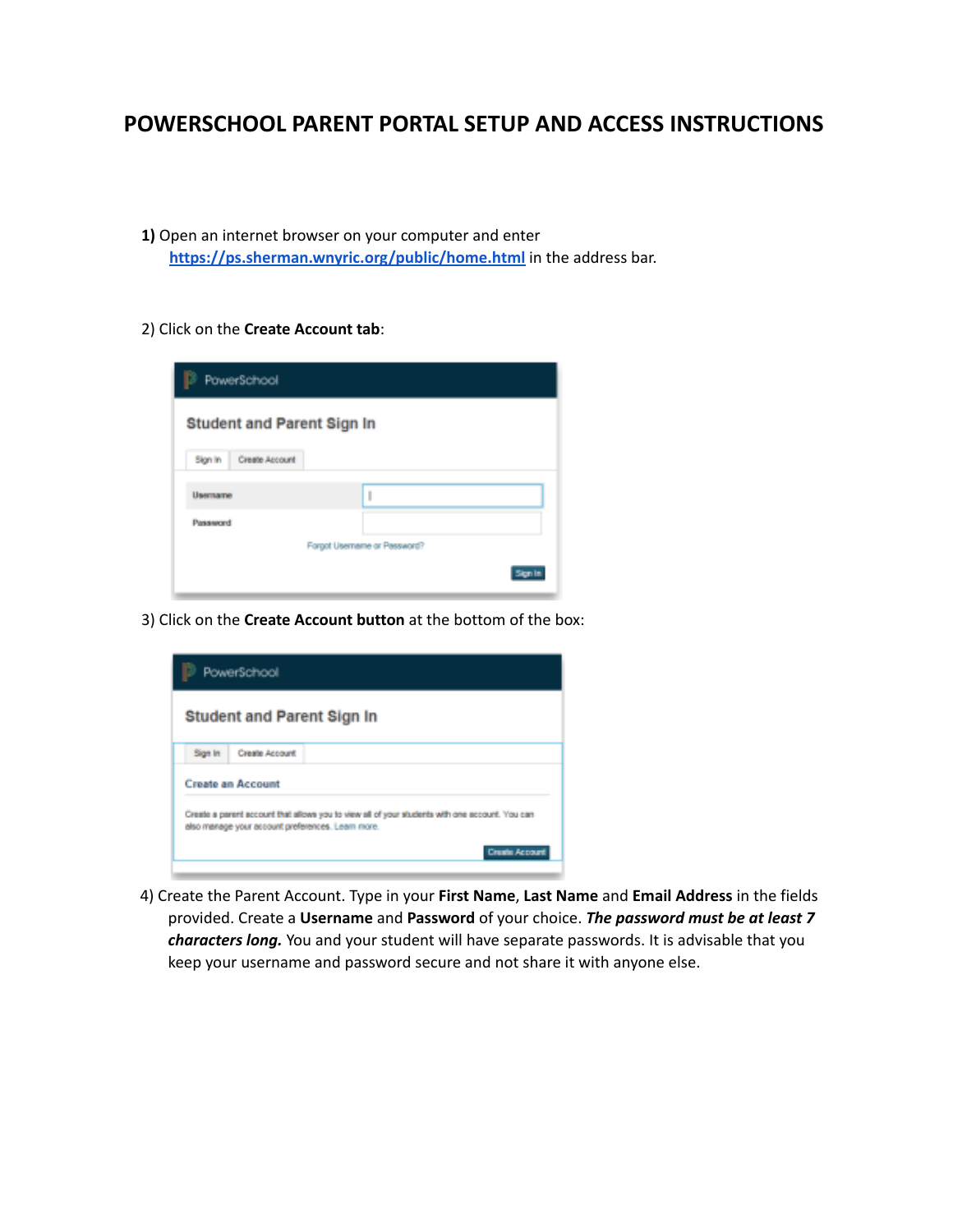| PowerSchool                   |                                |  |
|-------------------------------|--------------------------------|--|
| <b>Create Parent Account</b>  |                                |  |
| <b>Parent Account Details</b> |                                |  |
| <b>First Name</b>             |                                |  |
| <b>Last Name</b>              |                                |  |
| Email                         |                                |  |
| <b>Desired Username</b>       |                                |  |
| Password                      |                                |  |
| Re-enter Password             |                                |  |
| Password must                 | *Be at least 7 characters long |  |

## **Password must be at least 7 characters long**

5) Link students to accounts. Enter your child's first and last name in the **Student Name** field. In the **Access ID** field, enter your **Confidential ID** and your **Password**, which was provided to you in the letter from the school.

Select the **Relationship** that you have to the student from the drop down menu. Repeat this process in the subsequent fields on this screen to add other students to your parent account.

| your Parent Account<br>1 | Enter the Access ID, Access Password, and Relationship for each student you wish to add to |   |
|--------------------------|--------------------------------------------------------------------------------------------|---|
| <b>Student Name</b>      |                                                                                            |   |
| Access ID                |                                                                                            |   |
| Access Password          |                                                                                            |   |
| Relationship             | - Choose                                                                                   | w |
| 2                        |                                                                                            |   |
| <b>Student Name</b>      |                                                                                            |   |
| Access ID                |                                                                                            |   |
| Access Password          |                                                                                            |   |
| Relationship             | - Choose                                                                                   | v |

**Enter "Your Confidential ID" from the school letter**

**Enter "Your Password" from the school letter**

6) Click Enter and you should see a message indicating that your account was created.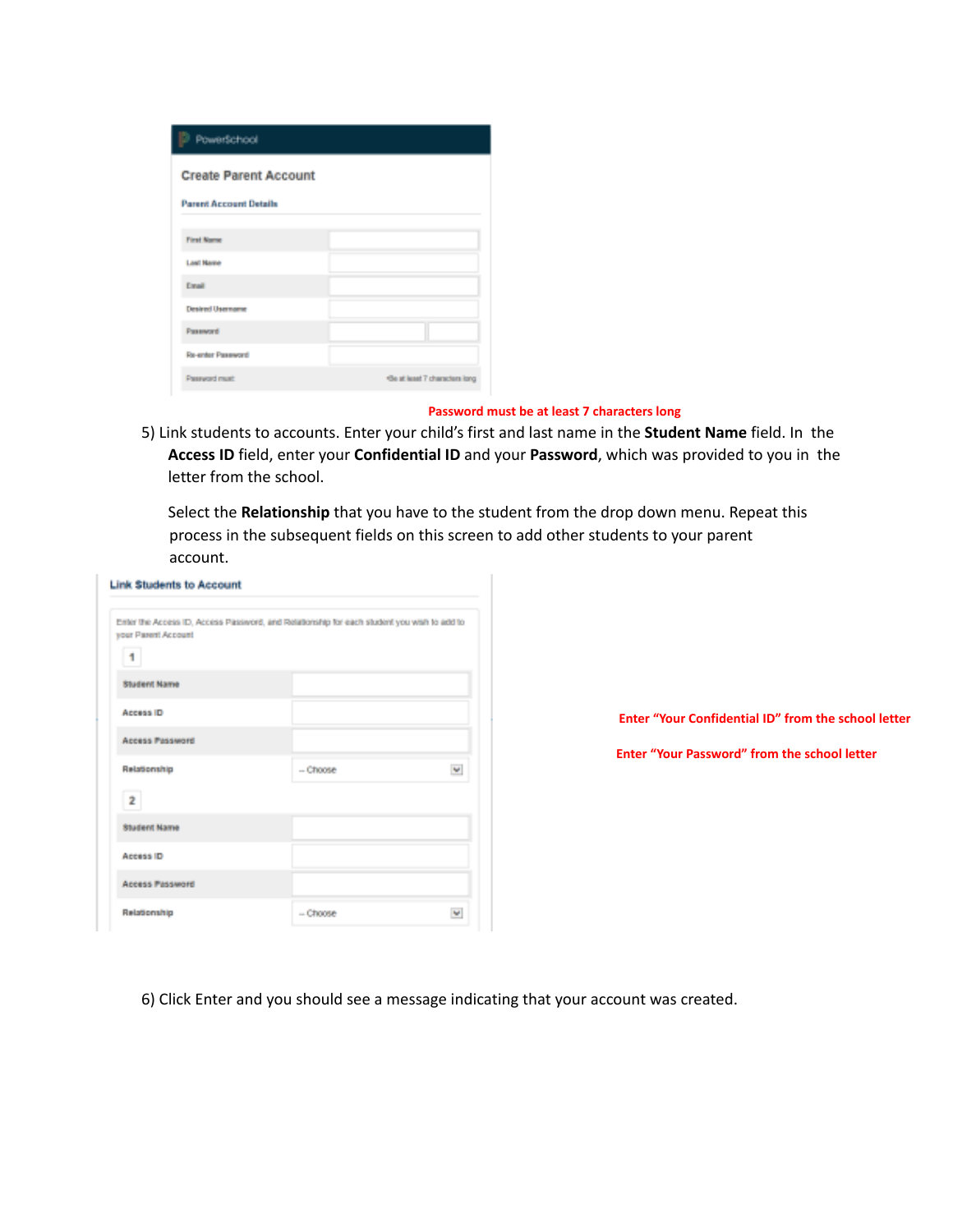7) If you already have a PowerSchool account, you can add your new student to that account.

- a) Sign in to your current account
- b) Go to Account Settings

 $\mu$ 

**B** Account

c) Select the Students tab and Add, then enter the information you were provided

| $\Delta$ Add<br>My Students<br>To add a student to your Parent account, click the ADD button.<br>1.1<br><b>Student Access Information</b><br><b>Student Name</b><br>to the student<br><b>Access ID</b><br><b>Access Password</b><br>Relationship<br>-- Choose<br>٠ | Profile<br>Students |                                                                                                                 |
|--------------------------------------------------------------------------------------------------------------------------------------------------------------------------------------------------------------------------------------------------------------------|---------------------|-----------------------------------------------------------------------------------------------------------------|
|                                                                                                                                                                                                                                                                    |                     |                                                                                                                 |
|                                                                                                                                                                                                                                                                    |                     |                                                                                                                 |
|                                                                                                                                                                                                                                                                    |                     |                                                                                                                 |
|                                                                                                                                                                                                                                                                    |                     |                                                                                                                 |
|                                                                                                                                                                                                                                                                    |                     |                                                                                                                 |
|                                                                                                                                                                                                                                                                    |                     |                                                                                                                 |
|                                                                                                                                                                                                                                                                    |                     |                                                                                                                 |
|                                                                                                                                                                                                                                                                    |                     |                                                                                                                 |
|                                                                                                                                                                                                                                                                    |                     |                                                                                                                 |
|                                                                                                                                                                                                                                                                    |                     |                                                                                                                 |
|                                                                                                                                                                                                                                                                    |                     |                                                                                                                 |
|                                                                                                                                                                                                                                                                    |                     |                                                                                                                 |
|                                                                                                                                                                                                                                                                    |                     |                                                                                                                 |
|                                                                                                                                                                                                                                                                    |                     |                                                                                                                 |
|                                                                                                                                                                                                                                                                    |                     | <b>Enter the students First</b><br>and Last name then the<br>Access ID and Password<br>you were provided in the |
|                                                                                                                                                                                                                                                                    |                     | Parent Portal letter and                                                                                        |
|                                                                                                                                                                                                                                                                    |                     | choose your relationship                                                                                        |
|                                                                                                                                                                                                                                                                    |                     |                                                                                                                 |
|                                                                                                                                                                                                                                                                    |                     |                                                                                                                 |
|                                                                                                                                                                                                                                                                    |                     |                                                                                                                 |
|                                                                                                                                                                                                                                                                    |                     |                                                                                                                 |
|                                                                                                                                                                                                                                                                    | <b>Add Student</b>  |                                                                                                                 |